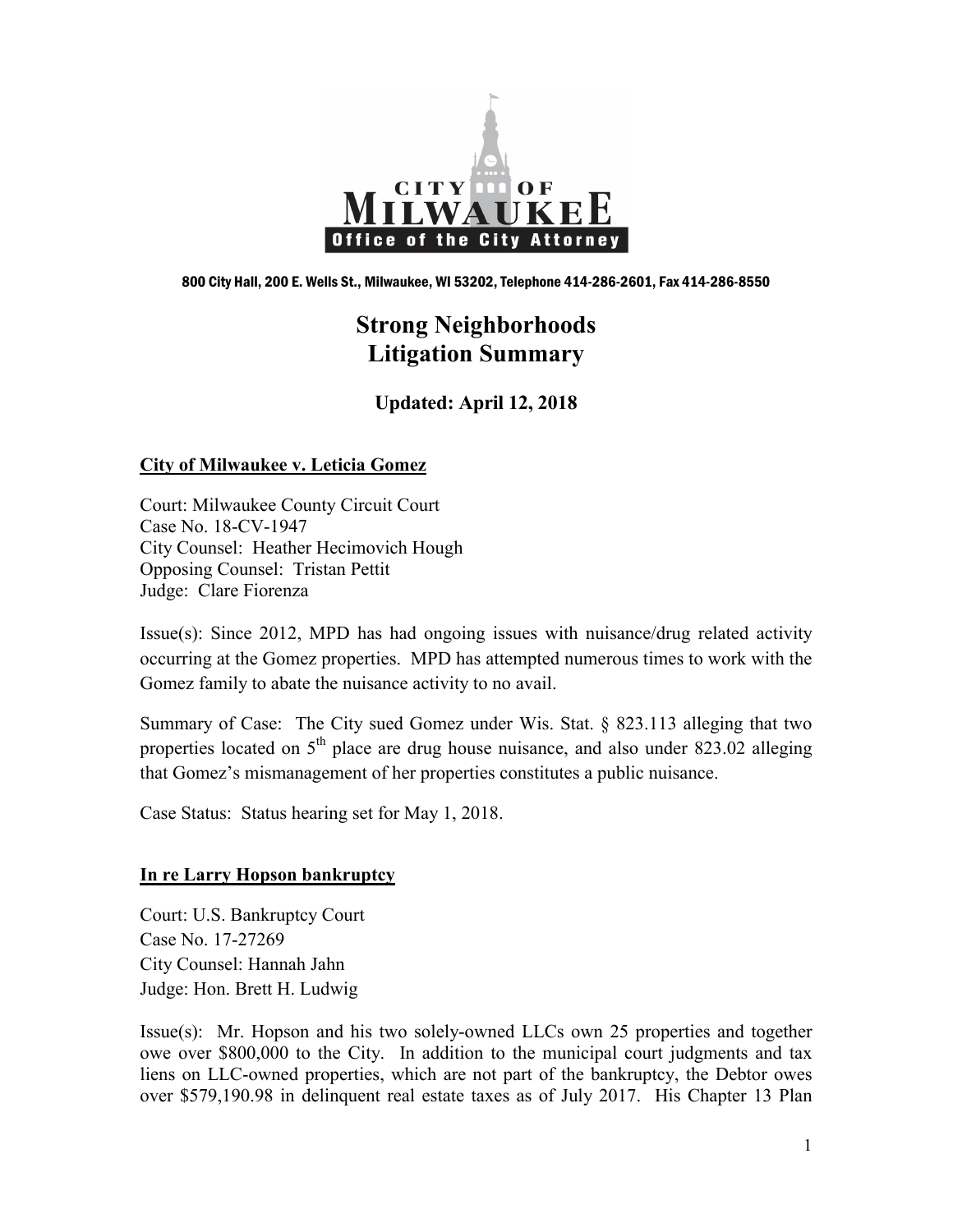attempted to "cramdown" the debt to \$381,736.00 by claiming the property values are less than the tax lien on some of those properties. The City objects to that Plan, asserting that it incorrectly estimates the secured amount of the claim.

Case Status: The City objected to the Amended Plan based on the Debtor's attempts to cramdown the secured debt. The Debtor filed adversary proceedings to allow the Court to determine the value of eleven of those properties. The court will hear evidence of the properties' value at a court trial May 14, 2018.

## **City of Milwaukee v. Elijah M. Rashaed**

Court: Milwaukee County Circuit Court Case No: 17-CV-6823 City Counsel: ACA Kail Decker Judge: Hon. Glenn Yamahiro

Issue(s): Public nuisance landlord violates ATCP laws and fails to maintain property conditions; also uses LLCs to insulate himself from consequences of his actions.

Summary of Case: The city sued Elijah Mohammad Rashaed and 18 of his entities that own property in Milwaukee seeking an injunction that prohibits him from managing properties, collecting rent, and acquiring or conveying property. The city seeks to get a receiver appointed to manage the properties and then sell them to pay for the cost of the receivership and satisfy all liens.

Case Status: After a contested hearing, the Court ordered a property manager to take over all 161 residential rental buildings (357 units) owned by the defendants as of April 4, 2018, and the defendants have surrendered control. Peter Ogden was appointed as the property manager and his firm, Ogden & Company, has been working diligently to evaluate properties, contact tenants, and overcome obstacles set in place by the defendants.

**In re City Wide Investments, LLC bankruptcy** Court: U.S. District Court for the Eastern District of Wisconsin Case No. 17-cv-1403 City Counsel: Hannah Jahn Judge: Hon. Pamela Pepper

Issue(s): City Wide Investments, LLC filed bankruptcy to get back property located at 8940 N. Michele St. Property was part of an In Rem tax lien foreclosure proceeding brought by the City of Milwaukee and has since been sold to a 3<sup>rd</sup> party. After trial on September 19<sup>th</sup>, 2017, the Court found that the fair market value of the property at the time of transfer was \$330,000, and consequently, ordered a judgment in favor of the Plaintiff in the amount of \$280,894.56.

Status: City appealed to the District Court. Briefing completed; awaiting decision.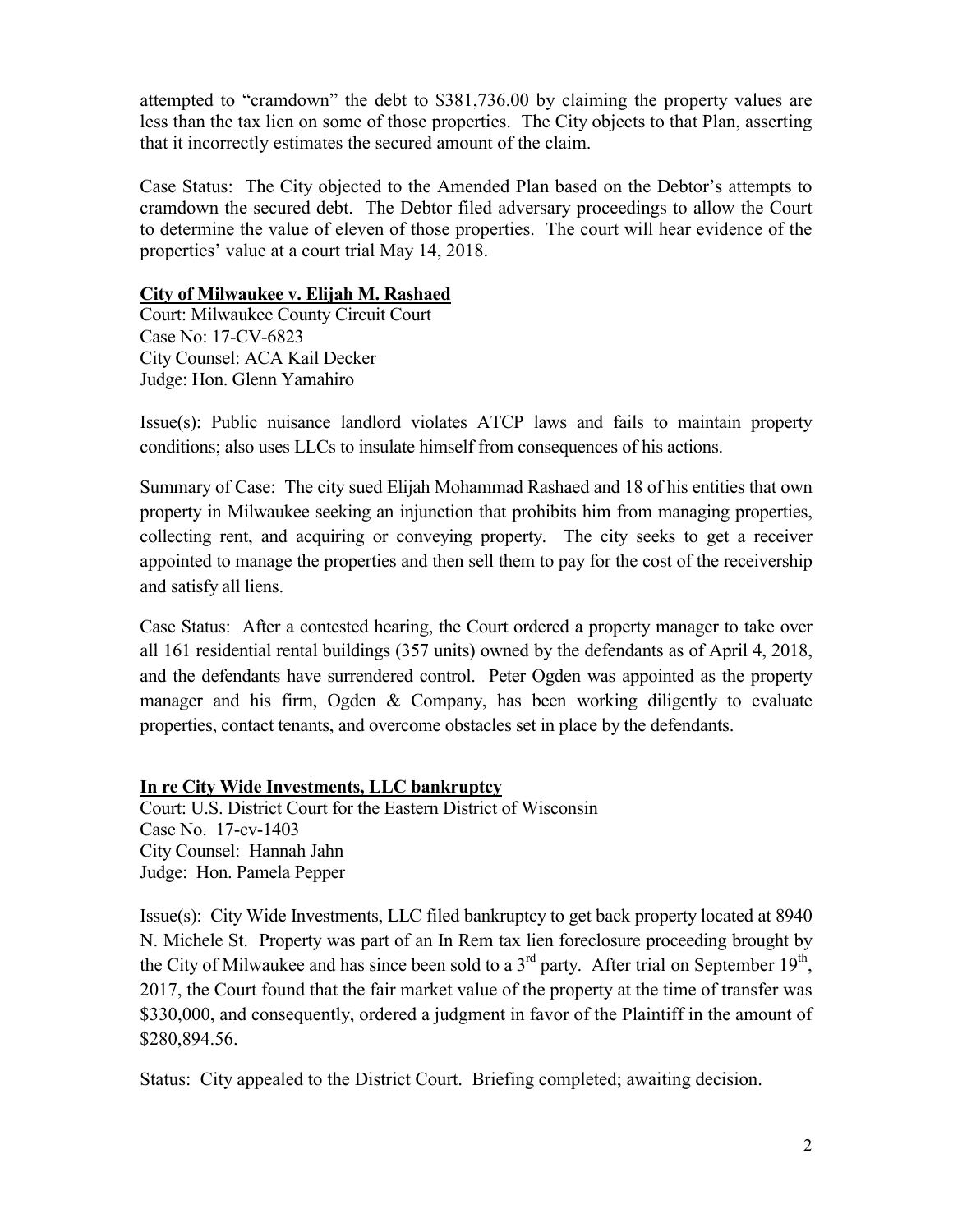## **In re James Miicke bankruptcy**

Court: U.S. Bankruptcy Court Case No. 17-23177 City Counsel: Hannah Jahn Judge: Hon. Susan V. Kelley

Issue(s): After the City objected to the Debtor's first Chapter 13 Plan because it did not believe he was paying the maximum he should on the unsecured debt (fines and forfeitures for building code violations on buildings he no longer owns), the Debtor filed an amended plan, agreeing to pay 100% of the City's unsecured claim. As required by the Plan, the Debtor (with a realtor) has listed four rental properties (of the seven he and his associated entities currently own in the City) at listing prices of at least the assessed value. The proceeds of the sales, in addition to Mr. Miicke's disposable income, will pay the claims.

Status: The City approves the most recent Chapter 13 Plan; the Trustee has not, so the Plan cannot be confirmed yet. The City is awaiting confirmation of Plan so that payments can be distributed to the creditors.

#### **City of Milwaukee v. Hampton Avenue Group LLC**

Court: Milwaukee County Circuit Court Case No: 17-CV-004388 City Counsel: Nicholas DeSiato Opposing Counsel: Mike Ganzer and David Halbrooks Judge: Judge John DiMotto

Issue(s): Sale and manufacture of K2 at convenience store

Summary of Case: After a nine month investigation with federal, state and local authorities regarding the sale of K2 (i.e. synthetic cannabinoids), DEA and MPD executed a search warrant on the convenience store Food Town Mini Mart on May 23, 2017. The search warrant resulted in the seizure of over 1,800 packets of K2, drug paraphernalia and equipment used to manufacture K2. In addition, the Department of Revenue seized over 4,000 boxes of illegal tobacco. On May 26, 2017, the CAO filed drug house litigation to close and seize the property.

Case Status: After a court trial and briefing, on November 14, 2017, the circuit court found the property to be a drug house and ordered it seized by the City and sold. CAO is working with the local alderperson and district commander to vet a potential buyer of the property. The proceeds of the sale will go toward community improvement and reimbursing the costs of law enforcement.

#### **City of Milwaukee v. Kenneth D. Churchill, III**

Court: Milwaukee County Circuit Court Case No. 17-CV-1135 City Counsel: Heather Hecimovich Hough Opposing Counsel: Terry Teper, Bryan Ward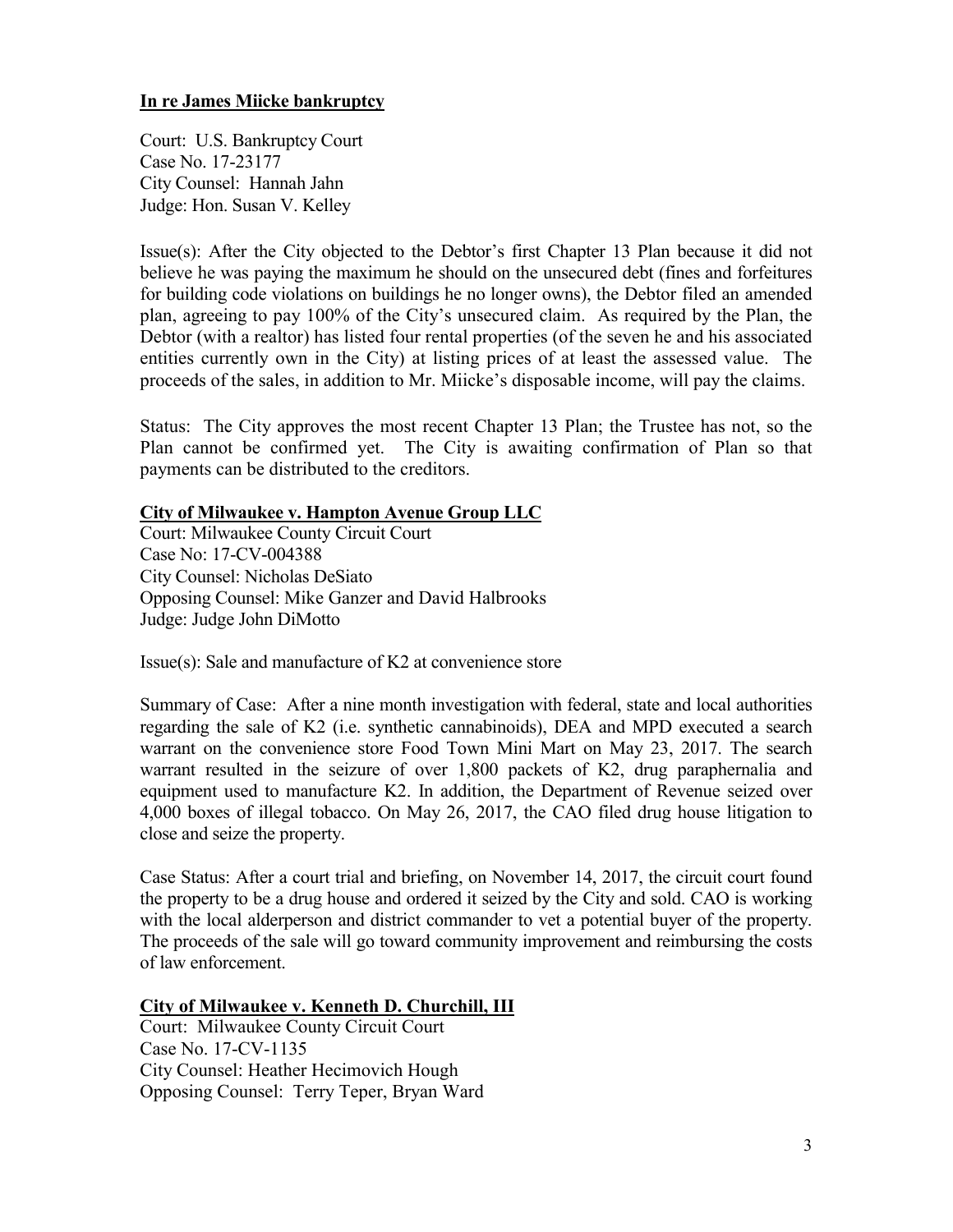Judge: Rebecca Dallet

Issue(s): Since 2011, Churchill's 12 City property holdings have received 11 drug house designations and Churchill has failed to abate the drug, nuisance and prostitution activity at his property holdings. In addition, Churchill has numerous outstanding code violations that have not been corrected and have been open since 2015. The City also alleges that Mr. Churchill has direct involvement with the drug activity occurring at his rental properties.

Summary of Case: The City sued Churchill under Wis. Stat. § 823.02, alleging that Churchill's mismanagement of his properties constitutes a public nuisance; under Wis. Stat. § 823.09 alleging that the properties are Bawdy House nuisance, § 823.113 alleging that the properties are a drug house nuisance, and also that the properties are a nuisance per se due to the number of outstanding code violations and municipal citations attached to the properties.

Case Status: Defendant is selling off properties; 8 of the 12 properties have sold as of February 2018. Proceeds are being held in receiver's trust account. Trial set for June, 2018.

## **In re. Paul M. Bachowski bankruptcy**

Court: United States Bankruptcy Court Eastern District of Wisconsin Case No: 16-30646-beh; Ch. 13 City Counsel: Kevin P. Sullivan Opposing Counsel: Todd C. Esser Judge: Beth E. Hanan

Issue(s): The City has sought relief from automatic stay with respect to the 16 parcels Debtor proposes to sell ("Relief Stay') and has objected to confirmation of his plan with respect to Debtor's remaining 17 parcels ("Objection").

Summary of Case: Debtor has been in bankruptcy since October, 2016.

Case Status: In resolution of the City's motion for relief from stay, an order has been entered by the bankruptcy court incorporating agreed-upon deadlines for code compliance and listing for sale with respect to the debtor's properties and providing for increased monthly payments. Sale of the property at 617 W. Hadley is pending bankruptcy court approval.

#### **City of Milwaukee v. 2904 W Wisconsin LLC**

Court: Milwaukee County Circuit Court Case No: 16-CV-1802 City Counsel: Kail Decker and Joseph Johnson (Kohn) Opposing Counsel Firm: Heller Law Offices, LLC Opposing Counsel: Michael G. Heller Judge: Rebecca F. Dallet

Issue(s): There is a judgment against an LLC that remains unsatisfied.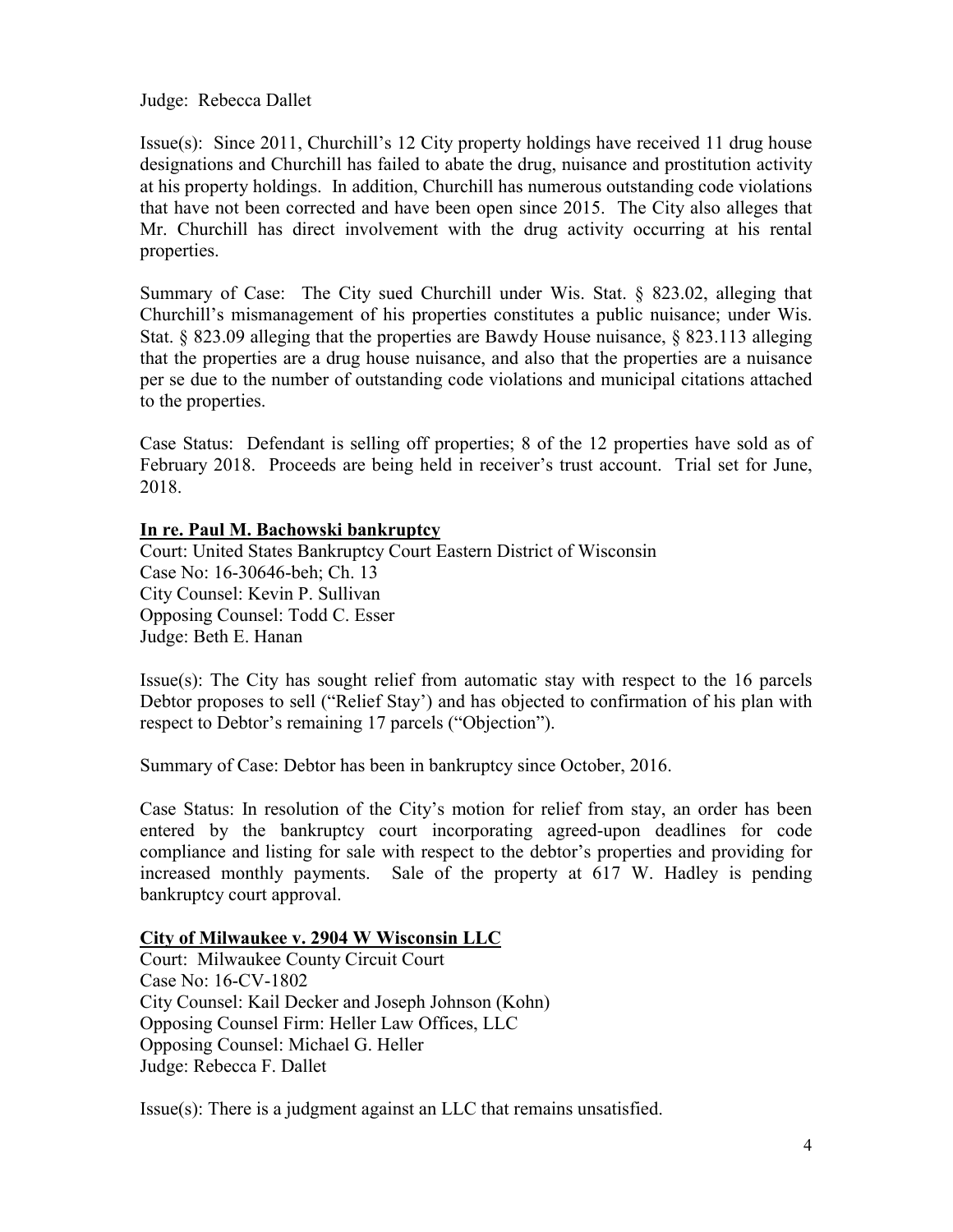Summary of Case: The City's collections firm, Kohn Law Firm, obtained a judgment for \$36,465.32 on July 26, 2016, for delinquent taxes against the owner of the property located at 2904 West Wisconsin Avenue. No one appeared for the supplemental examination of the owner's member or agent to inquire about the assets of the LLC owner and the property is now tax-delinquent in excess of \$230,000.

Case Status: The property owner paid \$46,000 for all delinquent 2014 taxes, interest, and penalties, plus agreed to pay \$5,000 per month toward 2015 taxes. Any failure to make that payment after notice of default will result in the appointment of a receiver to take over this 50+ unit apartment building.

## **City of Milwaukee v. Mohammad Choudry, et al.**

Court: Milwaukee County Circuit Court Case No: 16-CV-8057 City Counsel: Kail Decker Opposing Counsel: Frank Gimbel, Russell Karnes Judge: William Sosnay

Issue(s): Since 2009, Mohammad Choudry has amassed a portfolio of neglected rental properties. He frequently failed to record sheriff's deeds, regularly did not pay real estate taxes, and hid behind LLCs that incurred significant forfeiture debt. His tenants lived in poor conditions, the city rarely collected debts upon him, and his cash-only business made it difficult to garnish to pay those debts.

Summary of Case: The City sued Mr. Choudry and several related LLCs under causes of action including: debt collection, public nuisance, racketeering, and fraudulent transfers. In addition, the City sought to pierce the corporate veil of the LLCs and hold Choudry personally liable.

Case Status: The receivership has been operating for over a year. All life/safety issues have been addressed and receiver obtained a \$300,000 line of credit with a local bank to pay down debt and assist in making proactive improvements that will reduce future maintenance costs. Also, 15 of the 75 properties will be sold to reduce future expenses and obtain cash.

#### **City of Milwaukee Municipal Court v. Will J. Sherard**

Court: Milwaukee County Circuit Court Case No: 16-CV-6628 City Counsel: Patrick Leigl Opposing Counsel: Robert Meyeroff Judge: Glenn Yamahiro

Issue(s): Did the municipal court abuse its discretion when it ordered Will Sherard to pay his municipal forfeitures in full?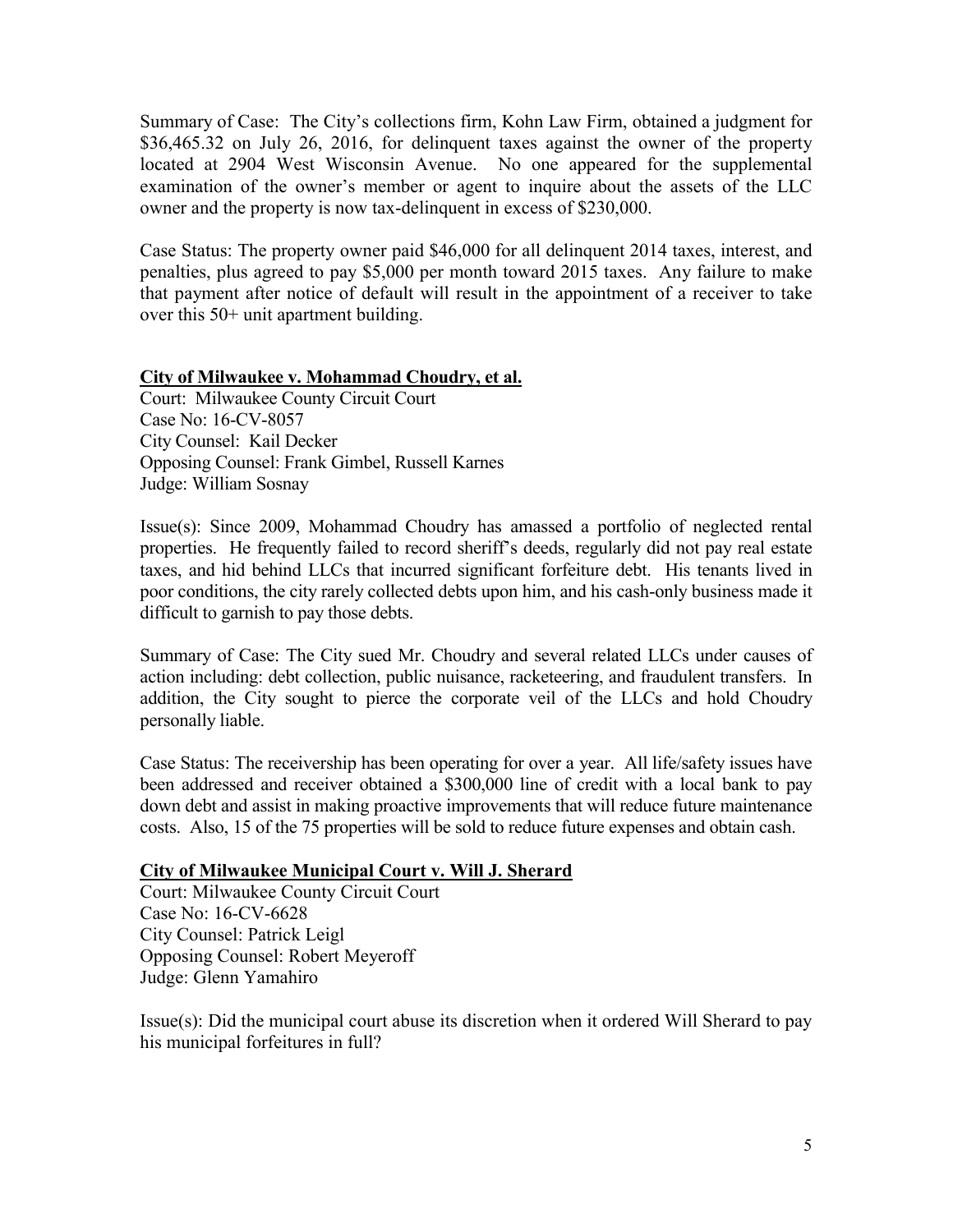Summary of Case: Judge Yamahiro denied Sherard's motion to set aside the municipal order and upheld the order to pay the forfeitures within 60 days. He subsequently denied the motion to stay the order pending the appeal.

Case Status: The Supreme Court denied Sherard's petition for certiorari review. Sherard continues to pay off remaining forfeitures.

# **ORP Real Estate Holdings LLC v. City of Milwaukee**

Court: Milwaukee County Circuit Court Case No. 15-CV-10358 City Counsel: Kail Decker Opposing Counsel: Mark Peterson and Rock Pledl Judge: Clare Fiorenza

Issues(s): Temporary and permanent injunction against raze order issued for 2801 W. Wisconsin Avenue for the purpose of providing a residential care center for male juveniles with disabilities. ORP initiated a suit in circuit court contesting the raze; and also in federal court for federal fair housing and disabilities claims.

Summary of Case: Upon stipulation in circuit court, ORP agreed to stipulate to dismissal without prejudice of the federal court case.

Case Status: ORP has sold the property at 2801 W. Wisconsin to the Near West Side Partners and the case was dismissed without costs as a result.

# **City of Milwaukee v. M & R Properties Investment, LLC, et al.**

 Court: Milwaukee County Circuit Court Case No: 15-CV-7228 City Counsel: Kail Decker Opposing Counsel: David Halbrooks Judge: Rebecca Dallet

Issue(s): Property at 2710 W. Juneau Avenue was dilapidated and uninhabitable. The City served a raze order against the property and the owner did not comply.

Summary of Case: City sued the owner of 2710 W. Juneau Avenue to force it to raze the building. The owner stipulated to razing the building by a certain date. It failed to do so by that date. The city sought a finding of contempt and sanctions which was denied. Just prior to another scheduled contempt hearing, the owner conveyed the property to a third party who was not financially capable of completing the project. The city filed a motion under Ch. 242 to declare the conveyance to be a fraudulent transfer and the owner agreed to void the conveyance. The City razed this building in March 2017 at its cost due to the extended period of time it would take to compel the owner.

Case Status: The case is now a collections action by Kohn Law Firm.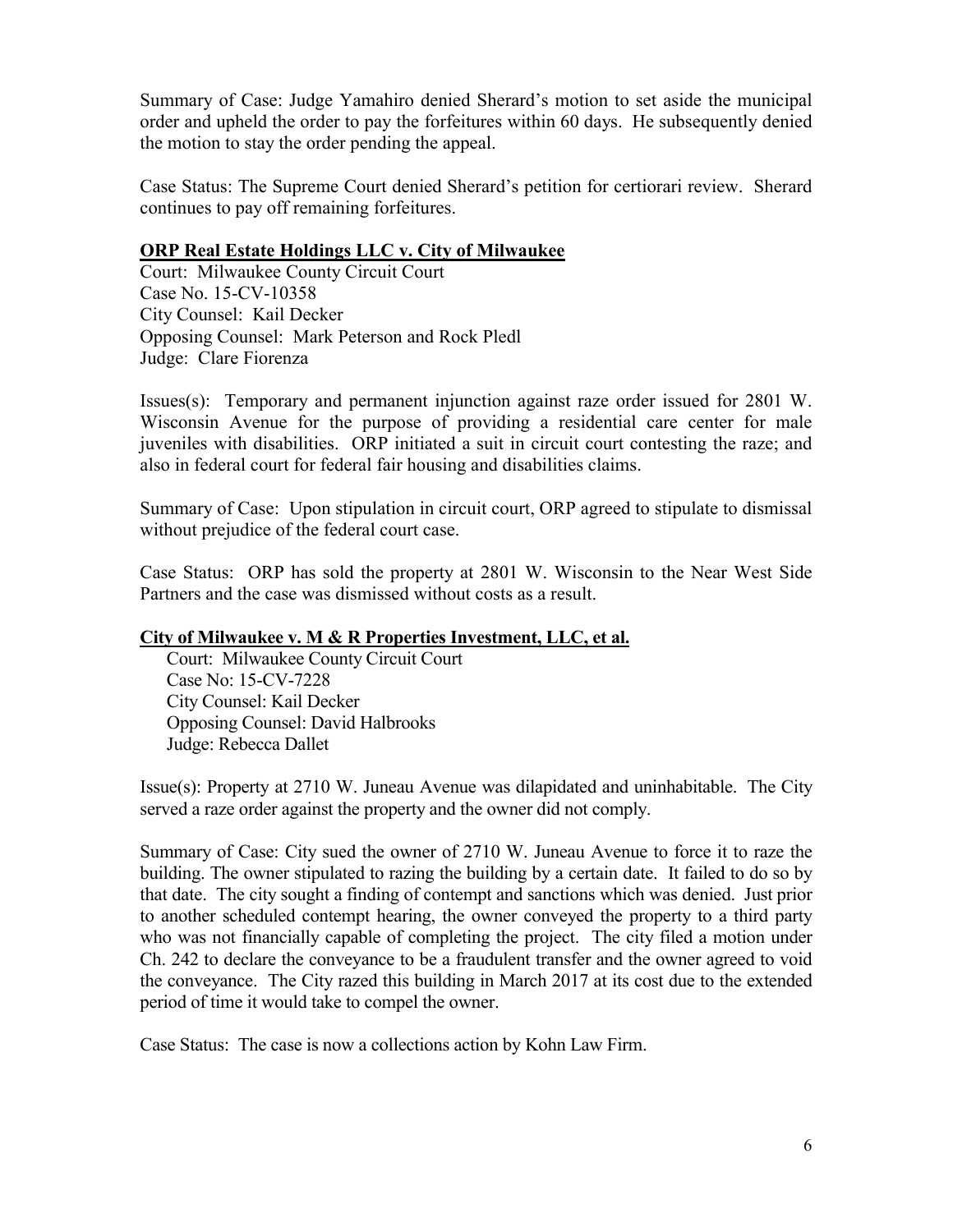# **City of Milwaukee v. ELRA 2121, LLC, et al.**

Court: Milwaukee County Circuit Court Case No: 15-CV-3720 City Counsel: Kail Decker Opposing Counsel: David Halbrooks Judge: William Sosnay

Issue(s): Property at 2405 W. National Avenue was dilapidated and uninhabitable. The City served a raze order against the property and the owner did not comply.

Summary of Case: City sued the owner of 2405 W. National Avenue to force it to raze the building. The owner expressed an interest in fixing the property instead and posted \$20,000 as a bond to assure its completion. Through a stipulation with the City, the owner was provided with an opportunity to repair the building. The owner successfully rehabilitated the property in early January and sold it that same date to a third party.

Case Status: The owner complied with the court's order 103 days after the deadline. The court adjusted its contempt order to impose \$100 per day for a total of \$10,300 in contempt forfeitures. The City has received payment on that contempt order, the building has been sold to a responsible owner, and the matter is closed.

#### **City of Milwaukee: Notice of Intent to File Application for Appointment of a Receiver**

Court: None, published only (March 30, 2017) Case No.: N/A City Counsel: Heather Hecimovich Hough Opposing Counsel: Victor M. Arellano Judge: N/A

Issue(s): Since 2011, DNS has issued at least 138 orders identifying at least 854 code violations at Miguel Saldivar's property holdings. To date, 44 orders to correct 458 code violations remain unabated.

Summary of Case: The City published the Notice of Intent to File Application for Receivership on March 30, 2017, with the intent of filing a nuisance action for receivership in circuit court after the expiration of 60 days (as required by statute).

Case Status: In March of 2017, the City published and recorded a Notice of Intent to File for Application of Receivership for all of the properties owned by Miguel Saldivar or one of his LLC entities. The notice was filed under the Wisconsin nuisance statute, and requested that Saldivar abate all nuisances (code violations) in 60 days or the City would file an application for a receiver. Shortly thereafter, Mr. Saldivar retained Attorney Victor Arellano to represent him in this matter. In addition, the City was contacted by Attorney Dan Habeck who represented F Street Investments. F Street had mortgages on